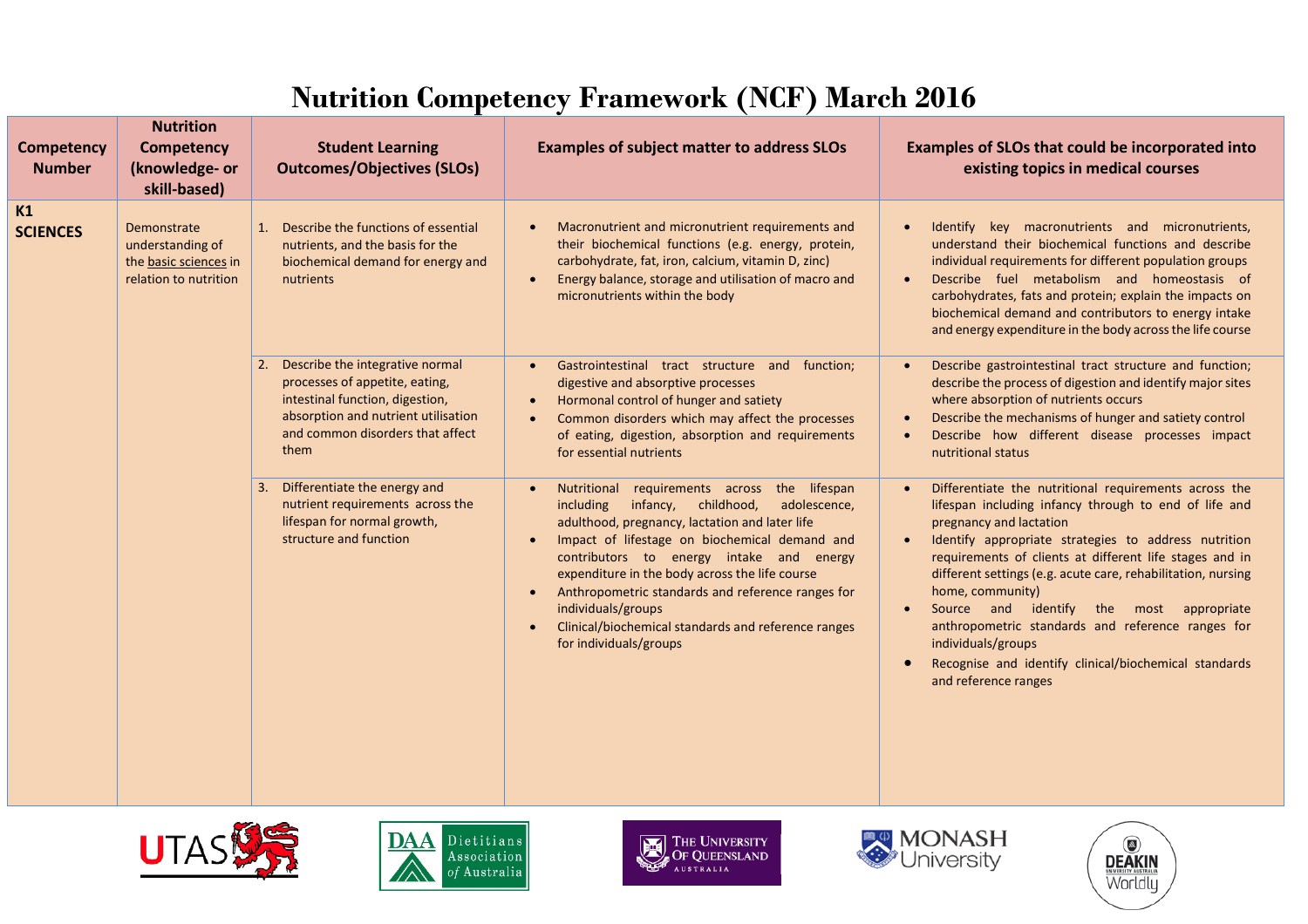| <b>Competency</b><br><b>Number</b>  | <b>Nutrition</b><br><b>Competency</b><br>(knowledge- or<br>skill-based)                             | <b>Student Learning</b><br><b>Outcomes/Objectives (SLOs)</b>                                      | <b>Examples of subject matter to address SLOs</b>                                                                                                                                                                                                                                                                                                                                                                                                                                | <b>Examples of SLOs that could be incorporated into</b><br>existing topics in medical courses                                                                                                                                                                                                                                                                                                                                                                                                                                                         |
|-------------------------------------|-----------------------------------------------------------------------------------------------------|---------------------------------------------------------------------------------------------------|----------------------------------------------------------------------------------------------------------------------------------------------------------------------------------------------------------------------------------------------------------------------------------------------------------------------------------------------------------------------------------------------------------------------------------------------------------------------------------|-------------------------------------------------------------------------------------------------------------------------------------------------------------------------------------------------------------------------------------------------------------------------------------------------------------------------------------------------------------------------------------------------------------------------------------------------------------------------------------------------------------------------------------------------------|
| K <sub>2</sub><br><b>PREVENTION</b> | Demonstrate<br>knowledge of the<br>interactive role of<br>nutrition in health<br>and the prevention | Recognise the common nutrition-<br>related causes of mortality and<br>morbidity in the population | cardiovascular<br>disease<br>(including)<br>Diabetes,<br>$\bullet$<br>hypertension), cancer, osteoporosis, macro and<br>micronutrient deficiencies (e.g. Vitamin D, iron,<br>folate)                                                                                                                                                                                                                                                                                             | Identify the most common causes of morbidity and<br>mortality that have dietary links e.g. diabetes, obesity,<br>CVD (including hypertension), cancer, osteoporosis,<br>nutrient deficiencies (e.g. Vitamin D, iron, folate)                                                                                                                                                                                                                                                                                                                          |
|                                     | of disease                                                                                          | 2. Describe how nutrition affects health<br>and risk factors for disease                          | Cardiovascular disease: impact of dietary patterns<br>(fruit and vegetables, saturated and trans fat,<br>sodium, energy excess, omega 3 fatty acids)<br>Osteoporosis: impact of dietary calcium, Vitamin D,<br>protein<br>Cancer: impact of impact of dietary patterns (e.g.<br>$\bullet$<br>fruit and vegetables, dietary sodium, excess energy,<br>alcohol, nitrates)<br>Malnutrition: impact of inadequate nutrition<br>$\bullet$<br>Type 2 diabetes: impact of excess energy | Describe the nutrition-related risk factors for various<br>diseases and predictors of mortality<br>Describe which dietary factors may impact on<br>cardiovascular disease, including those that affect lipids,<br>hypertension and weight<br>Describe the impact of a low-calcium intake on<br>osteoporosis<br>Describe the dietary patterns that may impact on cancer<br>development<br>Describe the impact of malnutrition and failure to thrive<br>$\bullet$<br>on health<br>Identify the impact of obesity on those at risk of type 2<br>diabetes |
|                                     |                                                                                                     | Describe how disease can affect<br>nutritional status                                             | Impact on physiological and psychological functions<br>and nutrient requirements for a range of different<br>conditions such as:<br>Gastrointestinal disease (coeliac disease, Crohn's<br>$\circ$<br>Disease)<br>Respiratory disease<br>$\circ$<br><b>Eating disorders</b><br>$\circ$<br>Dementia<br>$\circ$                                                                                                                                                                     | Describe the reasons for altered nutrient requirements<br>in inflammatory bowel disease and coeliac disease<br>Describe the possible reasons for increases in the risk of<br>malnutrition in respiratory disease<br>Identify what body composition changes can occur in<br>$\bullet$<br>long-term eating disorder patients<br>Describe the nutritional effects that dementia may have<br>on patients in aged care                                                                                                                                     |









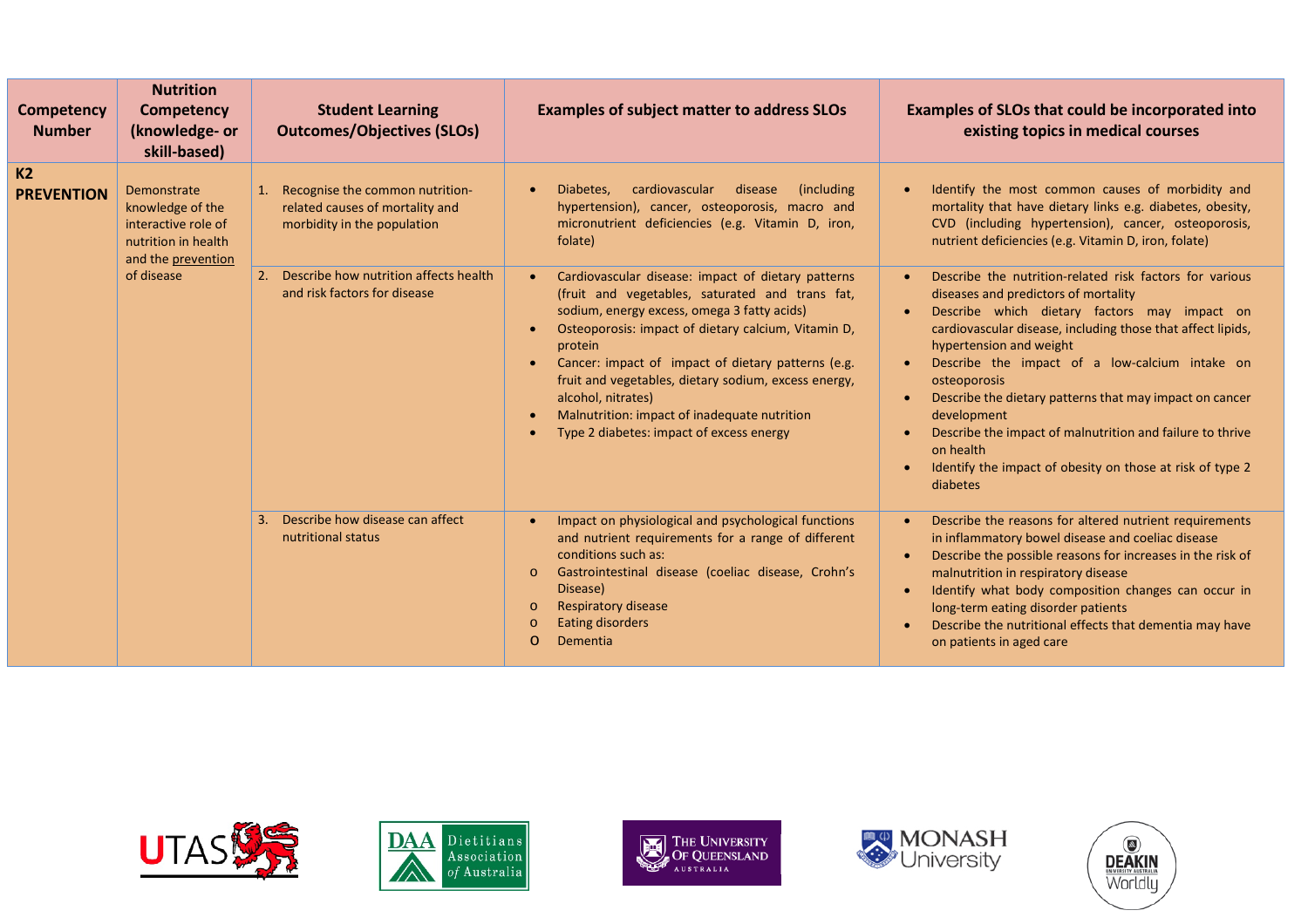| <b>Competency</b><br><b>Number</b> | <b>Nutrition</b><br><b>Competency</b><br>(knowledge- or<br>skill-based)                                              | <b>Student Learning</b><br><b>Outcomes/Objectives (SLOs)</b>                                                                                                           | <b>Examples of subject matter to address SLOs</b>                                                                                                                                                                                                                                                                                                                                                                                                                                                                                                                                                                                                                                                                                                                                                                                                                                                                                                                                                                                                                                                                                                                                                               | Examples of SLOs that could be incorporated into<br>existing topics in medical courses                                                                                                                                                                                                                                                                                                                                                                                                                                                                                                                                                                                                                                                                                                                                                                                                                                                                                 |
|------------------------------------|----------------------------------------------------------------------------------------------------------------------|------------------------------------------------------------------------------------------------------------------------------------------------------------------------|-----------------------------------------------------------------------------------------------------------------------------------------------------------------------------------------------------------------------------------------------------------------------------------------------------------------------------------------------------------------------------------------------------------------------------------------------------------------------------------------------------------------------------------------------------------------------------------------------------------------------------------------------------------------------------------------------------------------------------------------------------------------------------------------------------------------------------------------------------------------------------------------------------------------------------------------------------------------------------------------------------------------------------------------------------------------------------------------------------------------------------------------------------------------------------------------------------------------|------------------------------------------------------------------------------------------------------------------------------------------------------------------------------------------------------------------------------------------------------------------------------------------------------------------------------------------------------------------------------------------------------------------------------------------------------------------------------------------------------------------------------------------------------------------------------------------------------------------------------------------------------------------------------------------------------------------------------------------------------------------------------------------------------------------------------------------------------------------------------------------------------------------------------------------------------------------------|
| <b>K3</b><br><b>TREATMENT</b>      | Demonstrate<br>knowledge of<br>evidence-based<br>dietary strategies<br>for prevention and<br>treatment of<br>disease | 1. Recognise the role of nutrition in<br>treatment of disease                                                                                                          | Food Intolerance and allergy<br>$\bullet$<br>Cardiovascular disease<br>$\bullet$<br><b>Diabetes</b><br>$\bullet$<br>Polycystic ovarian syndrome<br>$\bullet$<br>Coeliac disease<br>$\bullet$<br>Inflammatory bowel disease<br>$\bullet$<br>Renal disease<br>$\bullet$<br>Cancer<br>$\bullet$<br><b>Malnutrition</b><br>$\bullet$<br><b>Burns</b><br>$\bullet$<br><b>Wound healing</b><br>$\bullet$<br>Pulmonary disorders<br>$\bullet$                                                                                                                                                                                                                                                                                                                                                                                                                                                                                                                                                                                                                                                                                                                                                                          | Outline the major medical conditions where dietary<br>$\bullet$<br>management is of particular importance                                                                                                                                                                                                                                                                                                                                                                                                                                                                                                                                                                                                                                                                                                                                                                                                                                                              |
|                                    |                                                                                                                      | 2. Describe the dietary management<br>strategies for relevant medical<br>conditions and diseases<br>Demonstrate an appreciation of<br>3.<br>nutrient/drug interactions | Food allergy: eliminate<br>problematic<br>food<br>$\bullet$<br>components<br>Cardiovascular disease: reduce trans and saturated<br>$\bullet$<br>fats, increase poly and monounsaturated fats,<br>increase omega 3 fatty acids, reduce dietary sodium,<br>increase dietary potassium, reduce obesity, increase<br>dietary fibre, reduce alcohol intake<br>Overweight/obesity including polycystic ovarian<br>$\bullet$<br>syndrome: different approaches to induce negative<br>energy balance<br>Type 2 diabetes: different approaches to optimise<br>$\bullet$<br>blood glucose control<br>Coeliac disease: eliminate dietary sources of gluten<br>$\bullet$<br>Inflammatory bowel disease: ensure adequate<br>$\bullet$<br>energy, protein, fluid, electrolytes<br>Malnutrition: optimise intake of relevant macro and<br>$\bullet$<br>micronutrients<br>Burns and wound healing: optimise dietary protein,<br>$\bullet$<br>energy, fluid, micronutrients<br>Pulmonary disorders: optimise nutritional status<br>$\bullet$<br>Common drugs (e.g. warfarin and dietary Vitamin K;<br>$\bullet$<br>insulin and risk of hypoglycaemia weight gain;<br>monoamine oxidase (MAO) inhibiters and dietary<br>tyramine) | Describe the dietary management strategies in treating<br>$\bullet$<br>food allergy<br>Describe the dietary management strategies in treating<br>$\bullet$<br>cardiovascular disease<br>Describe the dietary management strategies in treating<br>$\bullet$<br>polycystic ovarian syndrome<br>Describe the dietary management strategies in treating<br>$\bullet$<br>type 2 diabetes<br>Describe the dietary management strategies in treating<br>$\bullet$<br>coeliac disease<br>Describe the dietary management strategies in treating<br>$\bullet$<br>inflammatory bowel disease<br>Describe the dietary management strategies in treating<br>$\bullet$<br>malnutrition<br>Describe the dietary management strategies in treating<br>$\bullet$<br>burns<br>Describe the dietary management strategies in treating<br>$\bullet$<br>pulmonary disorders<br>Describe drugs/treatments used that may affect<br>$\bullet$<br>nutritional status and dietary requirements |





**THE UNIVERSITY**<br>OF QUEENSLAND



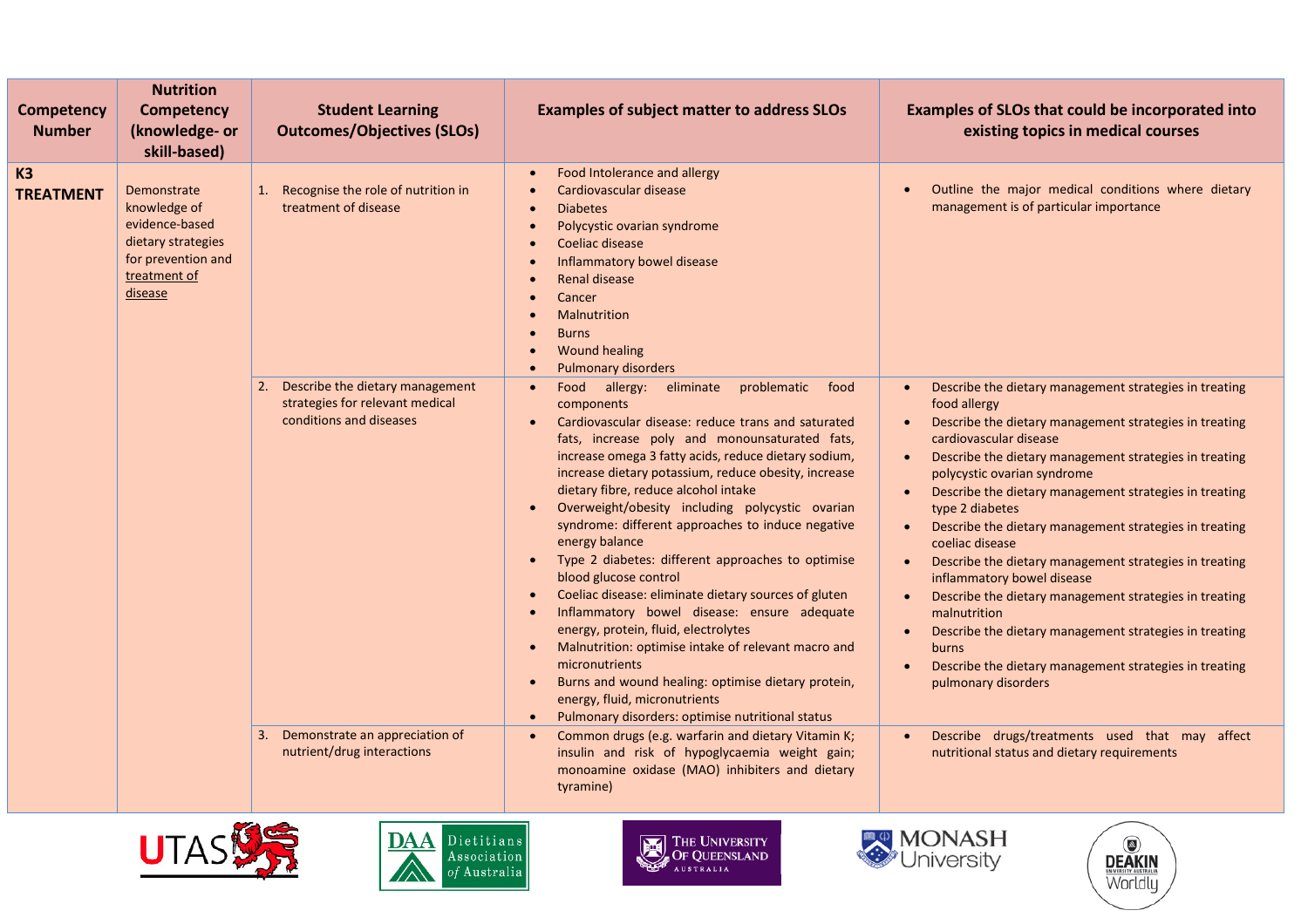| <b>Competency</b><br><b>Number</b> | <b>Nutrition</b><br><b>Competency</b><br>(knowledge- or<br>skill-based)                                                       | <b>Student Learning</b><br><b>Outcomes/Objectives (SLOs)</b>                                                                | <b>Examples of subject matter to address SLOs</b>                                                                                                                                                                                                                                                                                                                                                                                                                                                                                         | Examples of SLOs that could be incorporated into<br>existing topics in medical courses                                                                                                                                                             |
|------------------------------------|-------------------------------------------------------------------------------------------------------------------------------|-----------------------------------------------------------------------------------------------------------------------------|-------------------------------------------------------------------------------------------------------------------------------------------------------------------------------------------------------------------------------------------------------------------------------------------------------------------------------------------------------------------------------------------------------------------------------------------------------------------------------------------------------------------------------------------|----------------------------------------------------------------------------------------------------------------------------------------------------------------------------------------------------------------------------------------------------|
| <b>K4</b><br><b>FOOD</b>           | Demonstrate<br>awareness of food<br>sources of nutrients,<br>food habits and the<br>cultural and social<br>importance of food | 1. List the food sources of major<br>nutrients                                                                              | Food sources of nutrients and where they are found<br>$\bullet$<br>in the current food supply                                                                                                                                                                                                                                                                                                                                                                                                                                             | Identify food sources of the major macro and<br>$\bullet$<br>micronutrients                                                                                                                                                                        |
|                                    |                                                                                                                               | 2. Describe how the social<br>determinants of health influence<br>food consumption patterns and the<br>consequences of this | Impact of availability of healthy food (distance to<br>$\bullet$<br>shops, location of fast food outlets, transportation)<br>on dietary intake<br>Nutritional risk factors contributing to food<br>$\bullet$<br>insecurity (individual, household, community and<br>state/federal levels)                                                                                                                                                                                                                                                 | Identify community groups vulnerable to food insecurity<br>$\bullet$<br>Identify factors contributing to food insecurity at an<br>$\bullet$<br>individual, household, government level                                                             |
|                                    |                                                                                                                               | 3. Appreciate the social and cultural<br>importance of food                                                                 | The impact of different ethnic and religious groups<br>$\bullet$<br>on the dietary intakes of specific individuals and<br>populations                                                                                                                                                                                                                                                                                                                                                                                                     | Describe how social and cultural interactions impact the<br>$\bullet$<br>dietary intakes of individuals and populations                                                                                                                            |
| S <sub>1</sub><br><b>RISK</b>      | Demonstrate skills<br>in the identification<br>of nutritional risk,<br>nutritional deficits<br>and excesses                   | Assess nutrition risk factors<br>$\mathbf{1}$ .<br>pertaining to over- and<br>undernutrition                                | Skills in assessment of intake of individually-relevant<br>$\bullet$<br>dietary factors related to nutritional risk (e.g. recent<br>weight changes, regularity of eating, intake of fruits<br>and vegetables, take-away foods)<br>Anthropometry - height, weight, weight history,<br>$\bullet$<br>Body Mass Index (BMI), waist circumference, use of<br>growth charts<br>Awareness of validated nutritional assessment tools<br>$\bullet$<br>and procedures (e.g.<br>Malnutrition Universal<br>Screening Tool, Mini Nutrition Assessment) | Demonstrate skills in identification of clients who may<br>$\bullet$<br>need further assistance in managing their diet<br>Demonstrate the use of anthropometric measures such<br>$\bullet$<br>as BMI, waist circumference and use of growth charts |
|                                    |                                                                                                                               | 2. Integrate nutrition in the medical<br>history and physical examination                                                   | Assessment of weight changes, regularity of eating,<br>$\bullet$<br>appetite, living arrangements, shopping and cooking<br>habits, thirst, pallor, energy levels, level of physical<br>activity, use of complementary/alternative<br>medicines                                                                                                                                                                                                                                                                                            | Demonstrate awareness of the importance of nutrition-<br>$\bullet$<br>related factors in the medical and physical assessment                                                                                                                       |
|                                    |                                                                                                                               | Interpret and integrate findings from<br>3.<br>the nutritional assessment to define<br>nutritional problems                 | Markers indicating dietary concern:<br>$\bullet$<br>Anthropometrical<br>$\circ$<br>Biochemical tests used as nutrition markers<br>$\circ$<br>Investigations<br>$\circ$                                                                                                                                                                                                                                                                                                                                                                    | Display incorporation of nutrition-related findings into<br>$\bullet$<br>assessment and management plan where appropriate;<br>develop plans for clients and appropriate referrals to<br>other agencies/services                                    |





**THE UNIVERSITY**<br>OF QUEENSLAND



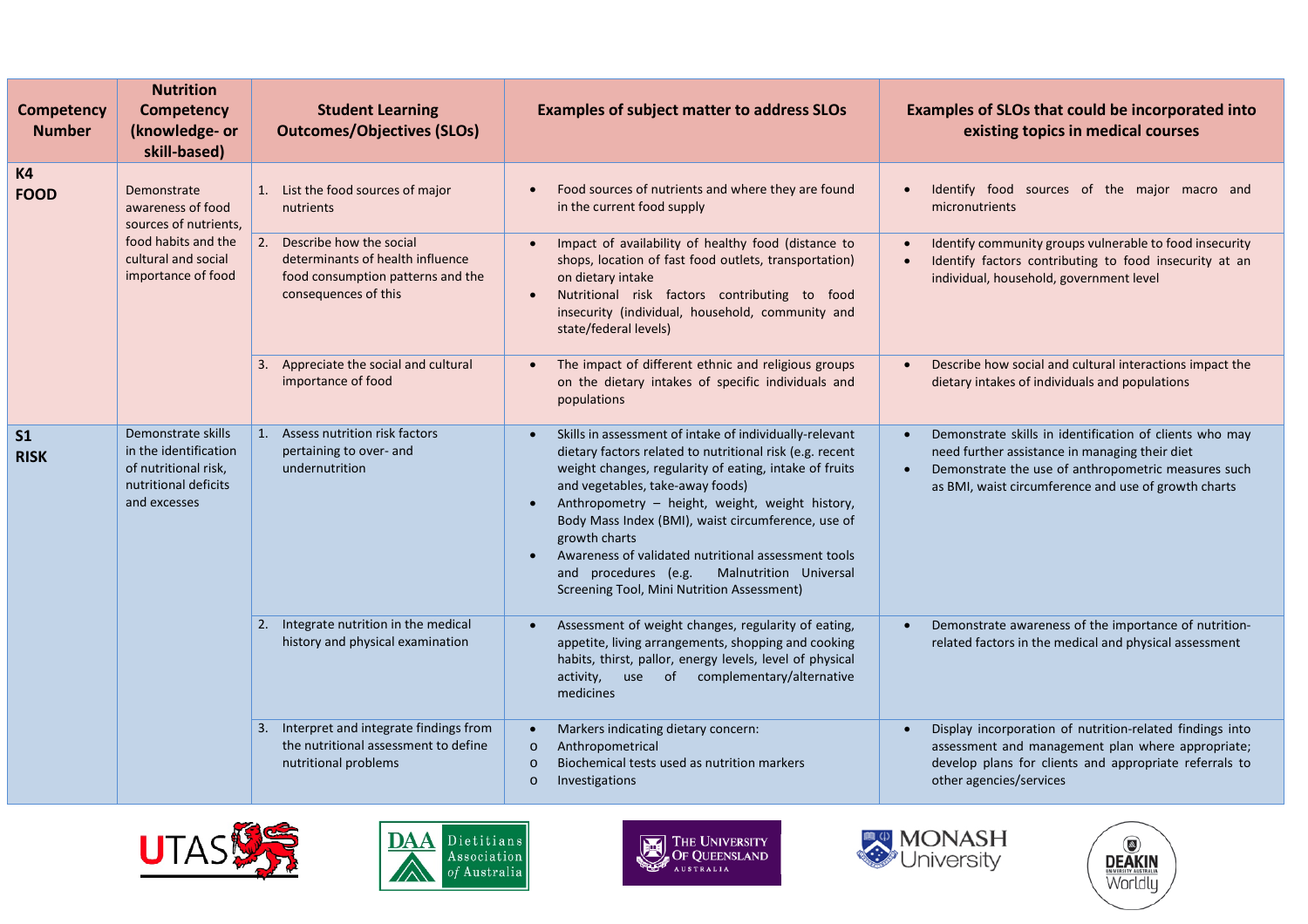| <b>Competency</b><br><b>Number</b> | <b>Nutrition</b><br><b>Competency</b><br>(knowledge- or<br>skill-based)        | <b>Student Learning</b><br><b>Outcomes/Objectives (SLOs)</b>                                                       | <b>Examples of subject matter to address SLOs</b>                                                                                                                                                                                                                                                                                                                                                                                                                                                                                                                                    | Examples of SLOs that could be incorporated into<br>existing topics in medical courses                                  |
|------------------------------------|--------------------------------------------------------------------------------|--------------------------------------------------------------------------------------------------------------------|--------------------------------------------------------------------------------------------------------------------------------------------------------------------------------------------------------------------------------------------------------------------------------------------------------------------------------------------------------------------------------------------------------------------------------------------------------------------------------------------------------------------------------------------------------------------------------------|-------------------------------------------------------------------------------------------------------------------------|
| S <sub>2</sub><br><b>CRITICAL</b>  | Demonstrate ability<br>to interpret<br>nutrition evidence<br>in a critical and | 1. Locate and critically appraise<br>literature on nutrition related to<br>prevention and treatment of disease     | Utilise current scientific evidence and incorporate<br>this into the nutrition management of patients                                                                                                                                                                                                                                                                                                                                                                                                                                                                                | Displays the use of current evidence based information<br>in the management of clients with nutrition related<br>issues |
|                                    | scientific manner<br>and apply<br>appropriately in<br>clinical practice        | 2. Apply an evidence-based approach in<br>the delivery of appropriate nutrition<br>management in clinical practice | Evidence-based nutrition guidelines (e.g. NHMRC<br>Nutrient Reference Intakes, Dietary Guidelines,<br><b>Guide to Healthy Eating)</b><br>World Health Organization (WHO) guidelines<br>Royal Australian College of General Practitioners:<br>$\bullet$<br>General Practice Management of Type 2 diabetes<br>NEDC Eating Disorders: A Professional Resource for<br>$\bullet$<br><b>General Practitioners</b><br>Evidence-based resources produced by Dietitians<br>$\bullet$<br>Association of Australia, Diabetes Australia, Baker<br>IDI, National Heart Foundation, Cancer Council | Demonstrate use of relevant evidence-based nutrition<br>resources and apply them in patient management                  |









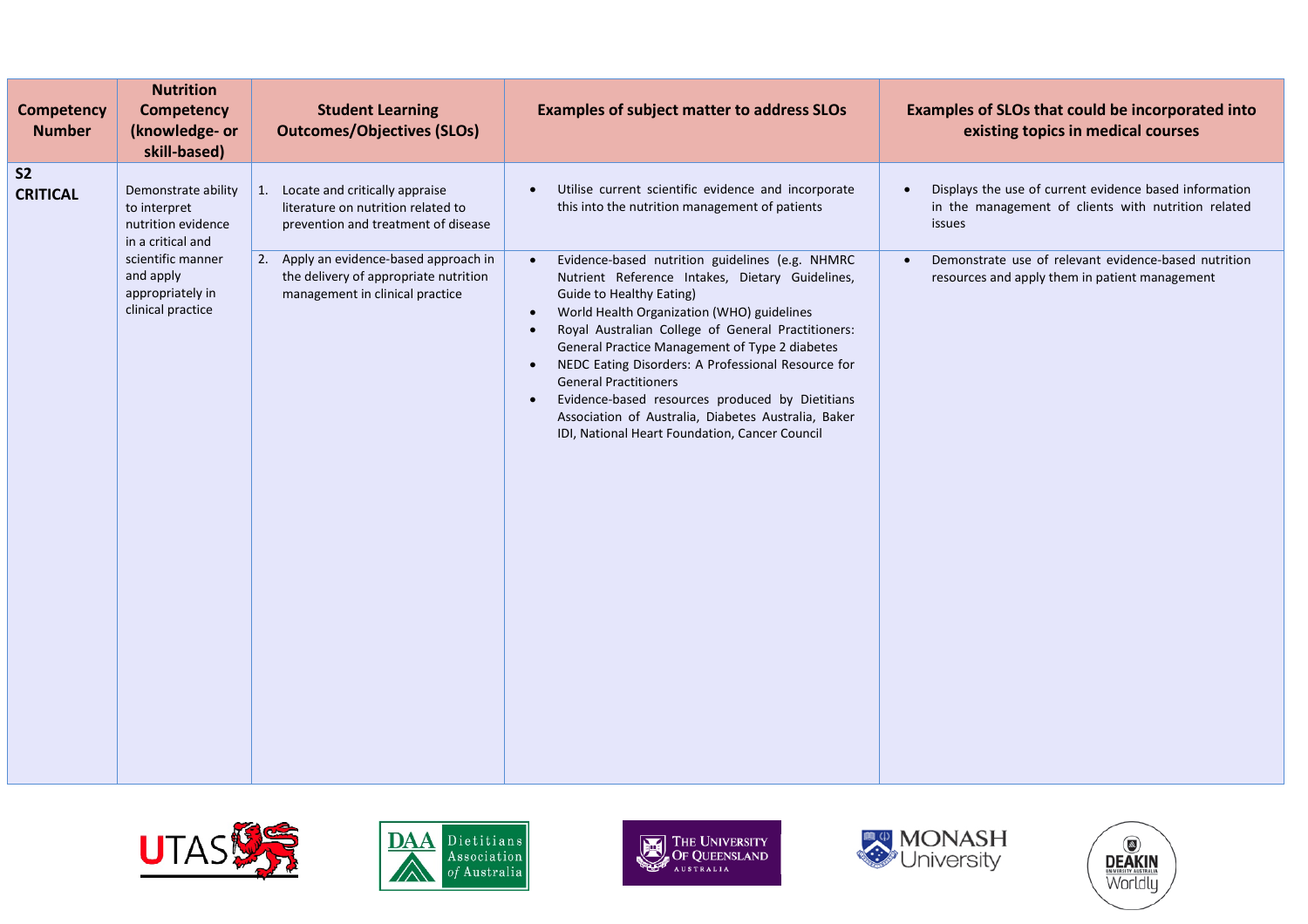| <b>Competency</b><br><b>Number</b> | <b>Nutrition</b><br><b>Competency</b><br>(knowledge- or<br>skill-based)                                                                                                                                                                                      | <b>Student Learning</b><br><b>Outcomes/Objectives (SLOs)</b>                                                                                                  | <b>Examples of subject matter to address SLOs</b>                                                                                                                                                                                                                                                                                                                                                                                                                                                                                                                                                                                                                                                                               | Examples of SLOs that could be incorporated into<br>existing topics in medical courses                                                                                                                                        |
|------------------------------------|--------------------------------------------------------------------------------------------------------------------------------------------------------------------------------------------------------------------------------------------------------------|---------------------------------------------------------------------------------------------------------------------------------------------------------------|---------------------------------------------------------------------------------------------------------------------------------------------------------------------------------------------------------------------------------------------------------------------------------------------------------------------------------------------------------------------------------------------------------------------------------------------------------------------------------------------------------------------------------------------------------------------------------------------------------------------------------------------------------------------------------------------------------------------------------|-------------------------------------------------------------------------------------------------------------------------------------------------------------------------------------------------------------------------------|
| <b>S3</b><br><b>APPLICATION</b>    | Demonstrate ability<br>to apply basic<br>dietary strategies<br>for prevention and<br>treatment of<br>medical conditions,<br>disease and trauma,<br>with recognition<br>that many<br>nutritional issues<br>require specialist<br>management by a<br>dietitian | 1. Prioritise nutritional management<br>strategies                                                                                                            | Determining when one nutritional issue needs more<br>immediate attention than another (e.g. elderly client<br>with type 2 diabetes and cancer; adolescent with<br>insulin-dependent diabetes and anorexia; overweight<br>intellectually disabled client)                                                                                                                                                                                                                                                                                                                                                                                                                                                                        | Demonstrate skills in the identification of nutritional risk,<br>nutritional deficits and excesses<br>Demonstrate prioritisation of nutritional issues, depending<br>on the broader profile/life circumstances of the patient |
|                                    |                                                                                                                                                                                                                                                              | 2. Explain nutritional risk factors for<br>common diseases to patients and<br>their families                                                                  | Dietary risk factors:<br>Low fibre intake related to constipation, diverticular<br>$\circ$<br>disease<br>Aflavotoxins and cancer<br>$\circ$<br>Low calcium intake and osteoporosis<br>$\Omega$<br>Weight gain and inactivity and type 2 diabetes<br>$\Omega$<br>High saturated fat intake and cardiovascular disease<br>$\Omega$<br>Sodium and cardiovascular disease<br>$\circ$<br>Sweetened drinks and weight gain<br>$\circ$<br>Dietary risk factors that alter depending on the setting<br>(e.g. more money spent on fast food in low<br>socioeconomic areas, less fruit and vegetables<br>available in remote areas, less sunlight and lower<br>Vitamin D levels in nursing homes, malnutrition in<br>acute care settings) | Demonstrate the ability to communicate common risk<br>factors that could be modified to prevent/treat disease<br>Demonstrate the ability to apply different management<br>strategies for clients in a range of settings       |
|                                    |                                                                                                                                                                                                                                                              | Provide basic evidence-based advice<br>3.<br>on nutrition to patients                                                                                         | Type 2 diabetes: weight loss/maintenance<br>$\bullet$<br>CVD: reduce saturated fat/increase MUFA and PUFA<br>Failure to thrive: increased energy using supplements<br>(with specialist input from a dietitian)<br>Coeliac disease: strict gluten avoidance (with specialist<br>input from a dietitian)<br>Malnourished elderly patients: increased eating<br>frequency, energy dense foods (with dietitian input)                                                                                                                                                                                                                                                                                                               | Demonstrate the ability to provide basic evidence-based<br>nutrition advice to patients with common diseases such as<br>type 2 diabetes, CVD, malnutrition                                                                    |
|                                    |                                                                                                                                                                                                                                                              | Where appropriate integrate<br>4.<br>nutrition goals into care plans,<br>including referral to other<br>professionals as required, particularly<br>dietitians | Combining nutrition-related goals into medical<br>management<br>Availability of services that can provide nutrition-<br>related services                                                                                                                                                                                                                                                                                                                                                                                                                                                                                                                                                                                        | Demonstrate the ability to recognise in what situations<br>referral to a dietitian is appropriate                                                                                                                             |





**THE UNIVERSITY**<br>OF QUEENSLAND